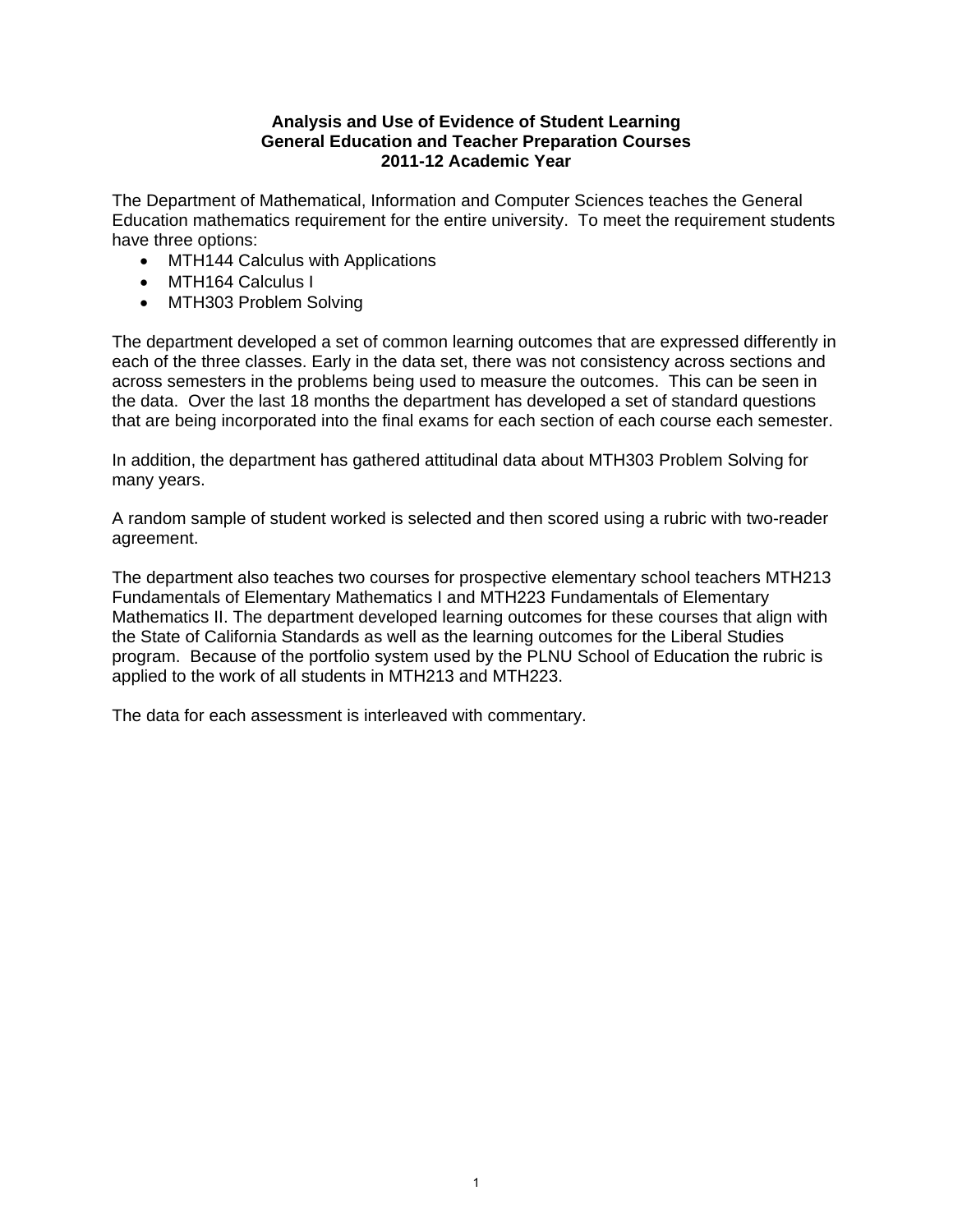# **MICS GE Learning Data 21-May-12**

|                    |                  | Students will be able to  | Students will be able it                          | Students will be able to  |
|--------------------|------------------|---------------------------|---------------------------------------------------|---------------------------|
|                    |                  | formulate a mathematical  | solve non-routine problems construct solutions to |                           |
|                    |                  | model from a verbal       | using logic and quantitative problems using       |                           |
|                    |                  | description of a problem. | techniques.                                       | computational techniques. |
| MTH144             | Spring 2010      | 3.27                      | 3.17                                              | 3.37                      |
| MTH <sub>144</sub> | Spring 2011      | 2.05                      | 1.88                                              | 3.10                      |
| <b>MTH144</b>      | Summer 2011      | 3.67                      | 2.83                                              | 3.50                      |
| MTH <sub>144</sub> | Spring 2012      | 1.79                      | 2.77                                              | 3.46                      |
| MTH <sub>164</sub> | <b>Fall 2009</b> | 2.92                      | 2.85                                              | 1.62                      |
| MTH <sub>164</sub> | <b>Fall 2010</b> | 2.48                      | 2.52                                              | 1.24                      |
| MTH <sub>164</sub> | <b>Fall 2011</b> | 1.30                      | 2.93                                              | 3.02                      |
| <b>MTH303</b>      | <b>Fall 2007</b> | 2.19                      | 3.14                                              | 2.22                      |
| <b>MTH303</b>      | Spring 2008      | 3.32                      | 2.82                                              | 3.42                      |
| <b>MTH303</b>      | <b>Fall 2008</b> | 3.63                      | 3.30                                              | 3.50                      |
| <b>MTH303</b>      | Spring 2009      | 3.37                      | 3.07                                              | 2.93                      |
| <b>MTH303</b>      | <b>Fall 2009</b> | 2.78                      | 2.78                                              | 3.22                      |
| <b>MTH303</b>      | Spring 2010      | 3.16                      | 3.26                                              | 3.61                      |
| <b>MTH303</b>      | <b>Fall 2010</b> | 3.28                      | 2.73                                              | 3.55                      |
| <b>MTH303</b>      | Spring 2011      | 2.66                      | 2.79                                              | 2.96                      |
| <b>MTH303</b>      | <b>Fall 2011</b> | 3.02                      | 3.23                                              | 3.25                      |
| <b>MTH303</b>      | Spring 2012      | 2.69                      | 2.95                                              | 2.71                      |

## **Scale Used:**

- **0** Unsatisfactory Completely Incorrect
- **1** Low Satisfactory Missed more than one key concept or step
- **2** Satisfactory Missed one key concept or step
- **3** High Satisfactory Made a minor error
- **4** Outstanding Completely correct

# **Criteria for Success: Average sample score of 2.5 or higher for each problem**

## **Comments:**

The question that we have been using to assess #1 for MTH144 and MTH164 has varried over time. It has produced inconsistent results. We will be changing this question to an interest problem which more closely matches one of the questions in the MTH303 assessment for #1.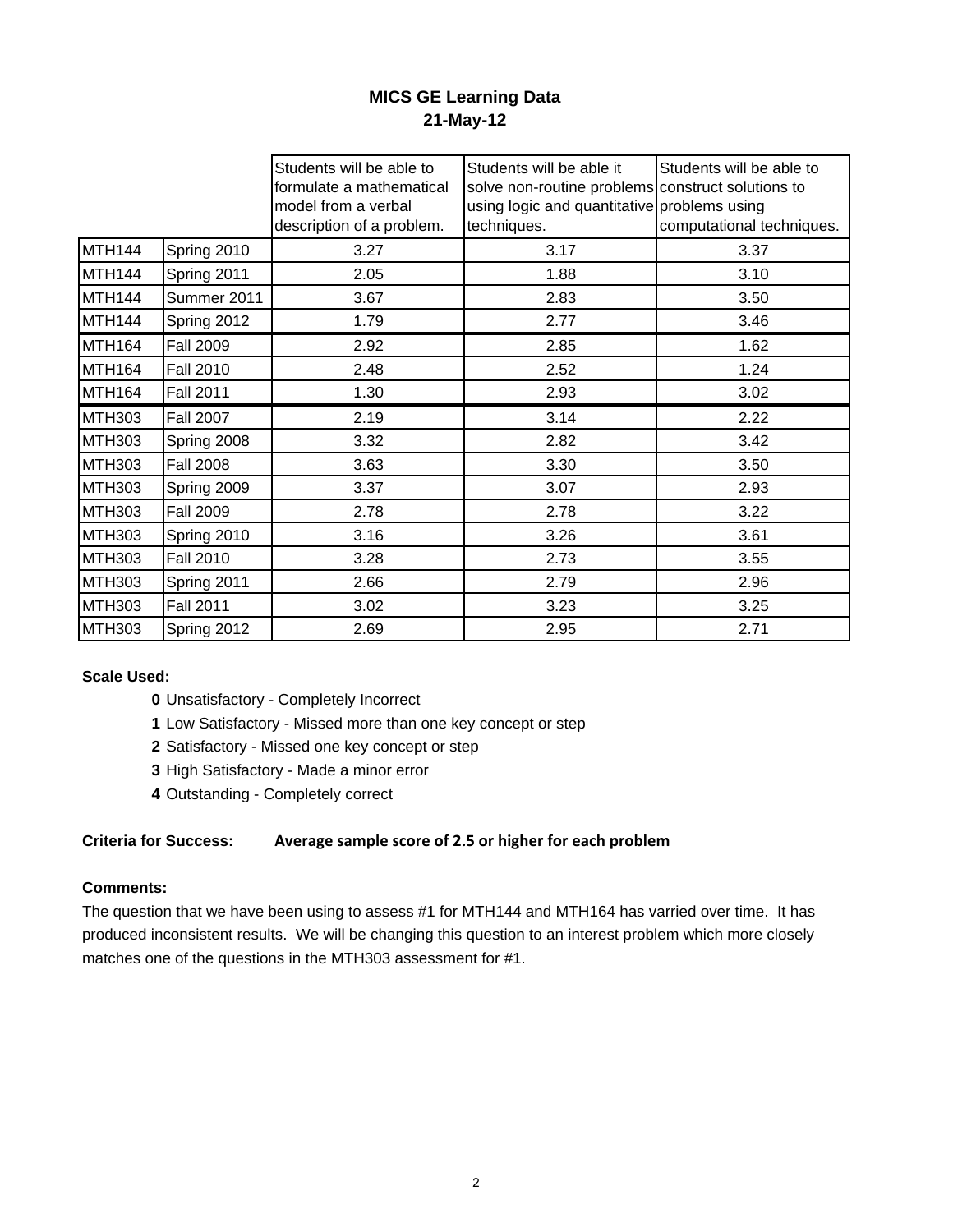## Problem Solving Attidudinal Survey

|                                                                                                                                      |                    | <b>Fall 2006</b> |                              |          | Spring 2007 |                              |          | <b>Fall 2007</b> |                              |          | Spring 2008 |                              |          | <b>Fall 2008</b> |                              |          | Spring 2009 |                              |          | <b>Fall 2009</b> |                              |          | Spring 2010 |                       |
|--------------------------------------------------------------------------------------------------------------------------------------|--------------------|------------------|------------------------------|----------|-------------|------------------------------|----------|------------------|------------------------------|----------|-------------|------------------------------|----------|------------------|------------------------------|----------|-------------|------------------------------|----------|------------------|------------------------------|----------|-------------|-----------------------|
|                                                                                                                                      | Aaree/<br>Strongly |                  | Disagree/ Agree/<br>Strongly | Strongly |             | Disagree/ Agree/<br>Strongly | Strongly |                  | Disagree/ Agree/<br>Strongly | Strongly |             | Disagree/ Agree/<br>Strongly | Strongly |                  | Disagree/ Agree/<br>Strongly | Strongly |             | Disagree/ Agree/<br>Strongly | Strongly |                  | Disagree/ Agree/<br>Strongly | Strongly |             | Disagree/<br>Strongly |
|                                                                                                                                      | Aaree              | Neutral          | Disagree                     | Agree    | Neutral     | Disagree                     | Agree    | Neutral          | <b>Disagree</b>              | Agree    | Neutral     | <b>Disagree</b>              | Agree    | Neutral          | Disagree                     | Agree    | Neutral     | Disagree                     | Agree    | Neutral          | Disagree                     | Agree    | Neutral     | <b>Disagree</b>       |
| In this class, we have been directly involved<br>in problem solving activities.                                                      | 97%                | 3%               | 0%                           | 98%      | 2%          | 0%                           | 95%      | 3%               | 2%                           | 99%      | 40/         | 0%                           | 95%      | 3%               | 2%                           | 99%      | 401         | 0%                           | 96%      | 4%               | 0%                           | 97%      | 2%          | 1%                    |
| This class has contributed to my ability to<br>solve different types of problems.                                                    | 82%                | 13%              | 5%                           | 82%      | 14%         | 4%                           | 82%      | 11%              | 7%                           | 93%      | 70/         | 1%                           | 86%      | 11%              | 3%                           | 93%      | 70/         | 1%                           | 86%      | 9%               | 5%                           | 82%      | 12%         | 6%                    |
| This class has expanded my methods of<br>exploration in problem solving.                                                             | 82%                | 12%              | 6%                           | 80%      | 14%         | 6%                           | 76%      | 16%              | 7%                           | 89%      | 9%          | 2%                           | 81%      | 15%              | 4%                           | 89%      | 9%          | 2%                           | 82%      | 10%              | 8%                           | 76%      | 20%         | 4%                    |
| This class has contributed to my ability to<br>make educated guesses and check their<br>correctness by analyzing their implications. | 75%                | 20%              | 6%                           | 80%      | 16%         | 4%                           | 75%      | 21%              | 4%                           | 82%      | 15%         | 3%                           | 76%      | 21%              | 3%                           | 82%      | 15%         | 3%                           | 78%      | 14%              | 7%                           | 71%      | 23%         | 6%                    |
| This class has helped me to understand<br>major concepts, methods and applications of<br>critical thinking.                          | 76%                | 17%              | 7%                           | 79%      | 18%         | 3%                           | 81%      | 14%              | 5%                           | 86%      | 11%         | 3%                           | 84%      | 12%              | 4%                           | 86%      | 11%         | 3%                           | 78%      | 16%              | 7%                           | 68%      | 23%         | 9%                    |
| This class has helped me to see the<br>importance of problem solving in our modern<br>society.                                       | 79%                | 13%              | 8%                           | 79%      | 17%         | 4%                           | 85%      | 10%              | 5%                           | 86%      | 10%         | 3%                           | 79%      | 15%              | 6%                           | 86%      | 10%         | 3%                           | 82%      | 9%               | 9%                           | 81%      | 12%         | 6%                    |

|                                                                                                                                      | <b>Fall 2010</b>            |         |                                          | Spring 2011                 |         |                                          |                             | <b>Fall 2011</b> |                                   | Spring 2012                 |         |                                          |  |
|--------------------------------------------------------------------------------------------------------------------------------------|-----------------------------|---------|------------------------------------------|-----------------------------|---------|------------------------------------------|-----------------------------|------------------|-----------------------------------|-----------------------------|---------|------------------------------------------|--|
|                                                                                                                                      | Agree/<br>Strongly<br>Agree | Neutral | Disagree/<br>Strongly<br><b>Disagree</b> | Agree/<br>Strongly<br>Agree | Neutral | Disagree/<br>Strongly<br><b>Disagree</b> | Agree/<br>Strongly<br>Agree | Neutral          | Disagree/<br>Strongly<br>Disagree | Agree/<br>Strongly<br>Agree | Neutral | Disagree/<br>Strongly<br><b>Disagree</b> |  |
| In this class, we have been directly involved<br>in problem solving activities.                                                      | 91%                         | 5%      | 4%                                       | 98%                         | 2%      | 1%                                       | 90%                         | 5%               | 5%                                | 87%                         | 6%      | 7%                                       |  |
| This class has contributed to my ability to<br>solve different types of problems.                                                    | 71%                         | 18%     | 11%                                      | 77%                         | 16%     | 7%                                       | 69%                         | 21%              | 11%                               | 71%                         | 12%     | 17%                                      |  |
| This class has expanded my methods of<br>exploration in problem solving.                                                             | 76%                         | 13%     | 11%                                      | 74%                         | 20%     | 7%                                       | 68%                         | 21%              | 11%                               | 69%                         | 14%     | 17%                                      |  |
| This class has contributed to my ability to<br>make educated quesses and check their<br>correctness by analyzing their implications. | 65%                         | 21%     | 13%                                      | 70%                         | 20%     | 10%                                      | 63%                         | 25%              | 12%                               | 67%                         | 21%     | 13%                                      |  |
| This class has helped me to understand<br>major concepts, methods and applications of<br>critical thinking.                          | 67%                         | 23%     | 10%                                      | 75%                         | 15%     | 10%                                      | 68%                         | 20%              | 12%                               | 65%                         | 17%     | 18%                                      |  |
| This class has helped me to see the<br>importance of problem solving in our modern<br>society.                                       | 71%                         | 17%     | 12%                                      | 80%                         | 11%     | 9%                                       | 63%                         | 21%              | 16%                               | 68%                         | 15%     | 17%                                      |  |

#### **Longitudinal Agree/Strongly Agree**

|                                                                                                                                      | Fall 06 | Spring 07 | Fall 07 | Spring 08 | Fall 08 | Spring 09 | Fall 09 | Spring 10 | Fall 10 | Spring 11 | Fall 11 | Spring 12 |
|--------------------------------------------------------------------------------------------------------------------------------------|---------|-----------|---------|-----------|---------|-----------|---------|-----------|---------|-----------|---------|-----------|
| In this class, we have been directly involved<br>in problem solving activities.                                                      | 97%     | 98%       | 95%     | 99%       | 95%     | 99%       | 96%     | 97%       | 91%     | 98%       | 90%     | 87%       |
| This class has contributed to my ability to<br>solve different types of problems.                                                    | 82%     | 82%       | 82%     | 93%       | 86%     | 93%       | 86%     | 82%       | 71%     | 77%       | 69%     | 71%       |
| This class has expanded my methods of<br>exploration in problem solving.                                                             | 82%     | 80%       | 76%     | 89%       | 81%     | 89%       | 82%     | 76%       | 76%     | 74%       | 68%     | 69%       |
| This class has contributed to my ability to<br>make educated quesses and check their<br>correctness by analyzing their implications. | 75%     | 80%       | 75%     | 82%       | 76%     | 82%       | 78%     | 71%       | 65%     | 70%       | 63%     | 67%       |
| This class has helped me to understand<br>major concepts, methods and applications of<br>critical thinking.                          | 76%     | 79%       | 81%     | 86%       | 84%     | 86%       | 78%     | 68%       | 67%     | 75%       | 68%     | 65%       |
| This class has helped me to see the<br>importance of problem solving in our modern<br>society.                                       | 79%     | 79%       | 85%     | 86%       | 79%     | 86%       | 82%     | 81%       | 71%     | 80%       | 63%     | 68%       |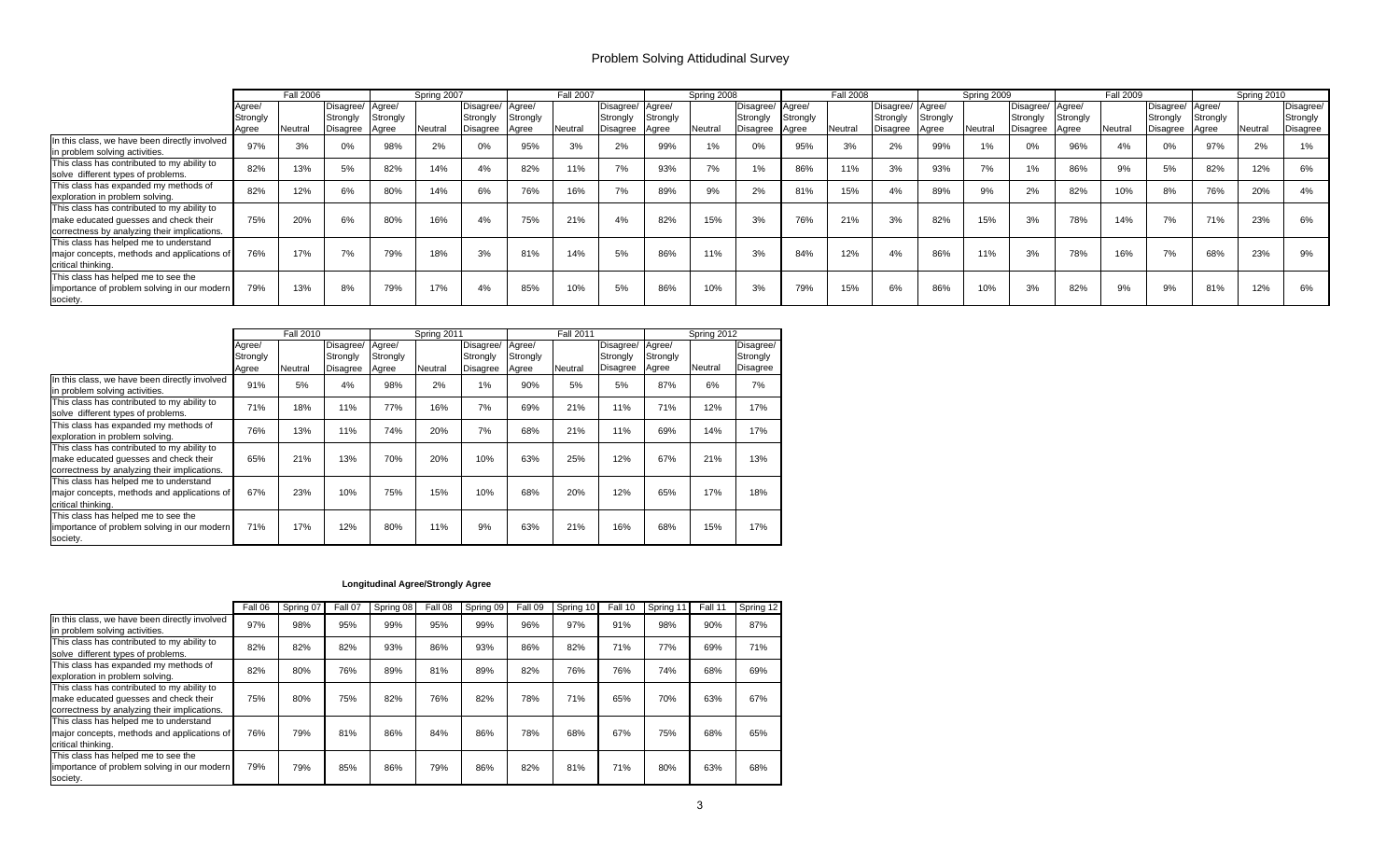## **GE Learning Outcomes Commentary**

## **GE Learning Data:**

Some of the variability in the data is based on the fact that initially there was some variability in the problems used to assess learning outcomes. This variability is most evident in the two calculus classes (MTH144 and MTH164).

In the last 18 months the department has been developing and testing a consistent set of questions to use to assess the learning outcomes. The questions were modified again in May of 2012 after completing the assessment on all the data from the 2011-12 academic year. We believe that we have a solid set of questions that will accurately assess student learning in the three key areas.

Over the last two years, the department has placed a greater emphasis on financial literacy in all of its GE courses and starting in the fall of 2012, outcome #1 will be assessed using a financial literacy question in all GE mathematics courses.

We continue to make content and pedagogical shifts based on what is seen from both the GE learning data and the MTH303 attitudinal data. One of those shifts has been to increase the training in and use of Excel to solve problems in all classes.

## MTH303 Attitudinal Data:

Looking at the attitudinal data it is clear that students affirm that the class is engaging them in solving problems.

In the last year we have tightened some of the requirements in the problem solving class. This includes asking all students to complete a budget for their first year after graduation (students in MTH303 are juniors and seniors). We conjecture that the decrease in some of the attitudinal scores may be related to the increased expectation for the course including more detailed computations and research into their student loan and credit card debt. We will need to watch this trend to see what happens.

Based on the learning data scores, this spring's group of students was weaker than some we have seen in the past and that may be linked with the lower scores in the attitudinal survey.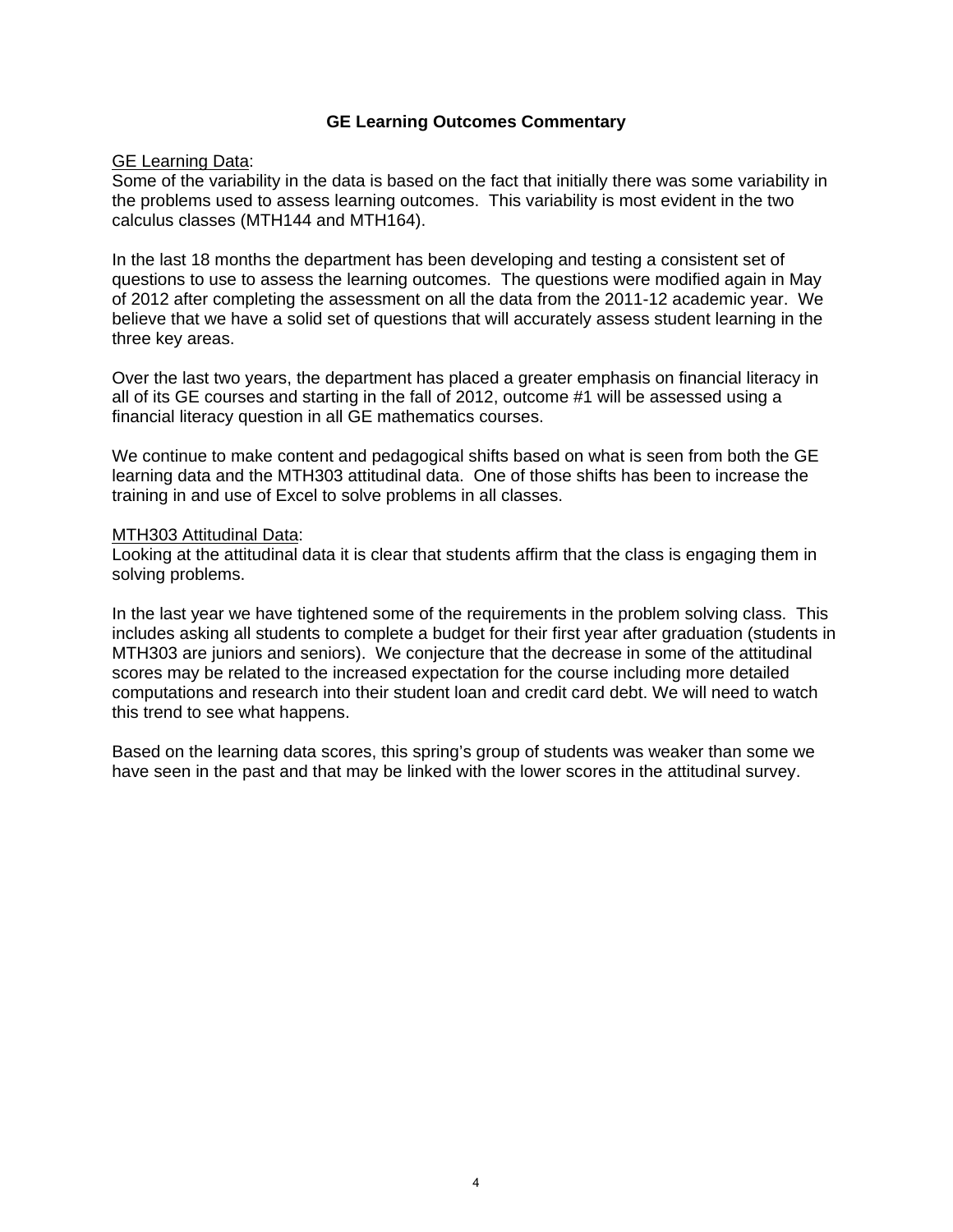# **Longitudinal Liberal Studies Scores**

# **21‐May‐12**

# **MTH213**

|                  |                                                 | Students will be able to |                          |
|------------------|-------------------------------------------------|--------------------------|--------------------------|
|                  | Students will be able to demonstrate a facility |                          | Students will be able to |
|                  | demonstrate a facility                          | with operations on the   | apply concepts from      |
|                  | with operations on the                          | rational numbers (1b,    | number theory to solve   |
|                  | integers (1b, 1c).                              | $1c$ ).                  | problems (1a, 1b, 1c).   |
| <b>Fall 2008</b> | 3.40                                            | 2.96                     | 3.16                     |
| <b>Fall 2009</b> | 3.96                                            | 3.67                     | 3.00                     |
| <b>Fall 2010</b> | 3.78                                            | 4.00                     | 3.66                     |
| <b>Fall 2011</b> | 3.07                                            | 3.61                     | 2.70                     |

# **MTH223**

|             | Students will be able to Students will be able to distinguish between<br>construct geometric<br>figures using a compass appropriate units for<br>and straight edge (1b,<br>$1c$ ). | select and use the<br>computing length, area statistics to solve<br>and volume (1b, 1c). | Students will be able to<br>the appropriate uses of<br>probability and<br>problems (1a, 1b, 1c). |
|-------------|------------------------------------------------------------------------------------------------------------------------------------------------------------------------------------|------------------------------------------------------------------------------------------|--------------------------------------------------------------------------------------------------|
| Spring 2009 | 4.00                                                                                                                                                                               | 3.11                                                                                     | 3.78                                                                                             |
| Spring 2010 | 2.32                                                                                                                                                                               | 3.25                                                                                     | 3.86                                                                                             |
| Spring 2011 | 3.29                                                                                                                                                                               | 3.03                                                                                     | 1.81                                                                                             |
| Srping 2012 | 2.78                                                                                                                                                                               | 2.50                                                                                     | 2.30                                                                                             |

Note the problem in 2010 was not a construction but a description

# **Scale Used:**

- **0** Unsatisfactory ‐ Completely Incorrect
- **1** Low Satisfactory ‐ Missed more than one key concept or step
- **2** Satisfactory ‐ Missed one key concept or step
- **3** High Satisfactory ‐ Made a minor error
- **4** Outstanding ‐ Completely correct

# **Criteria for Success: Average class score of 2.5 or higher for each problem**

## **Comments:**

Students appear to need some additional instruction in the are of probability and statistics.